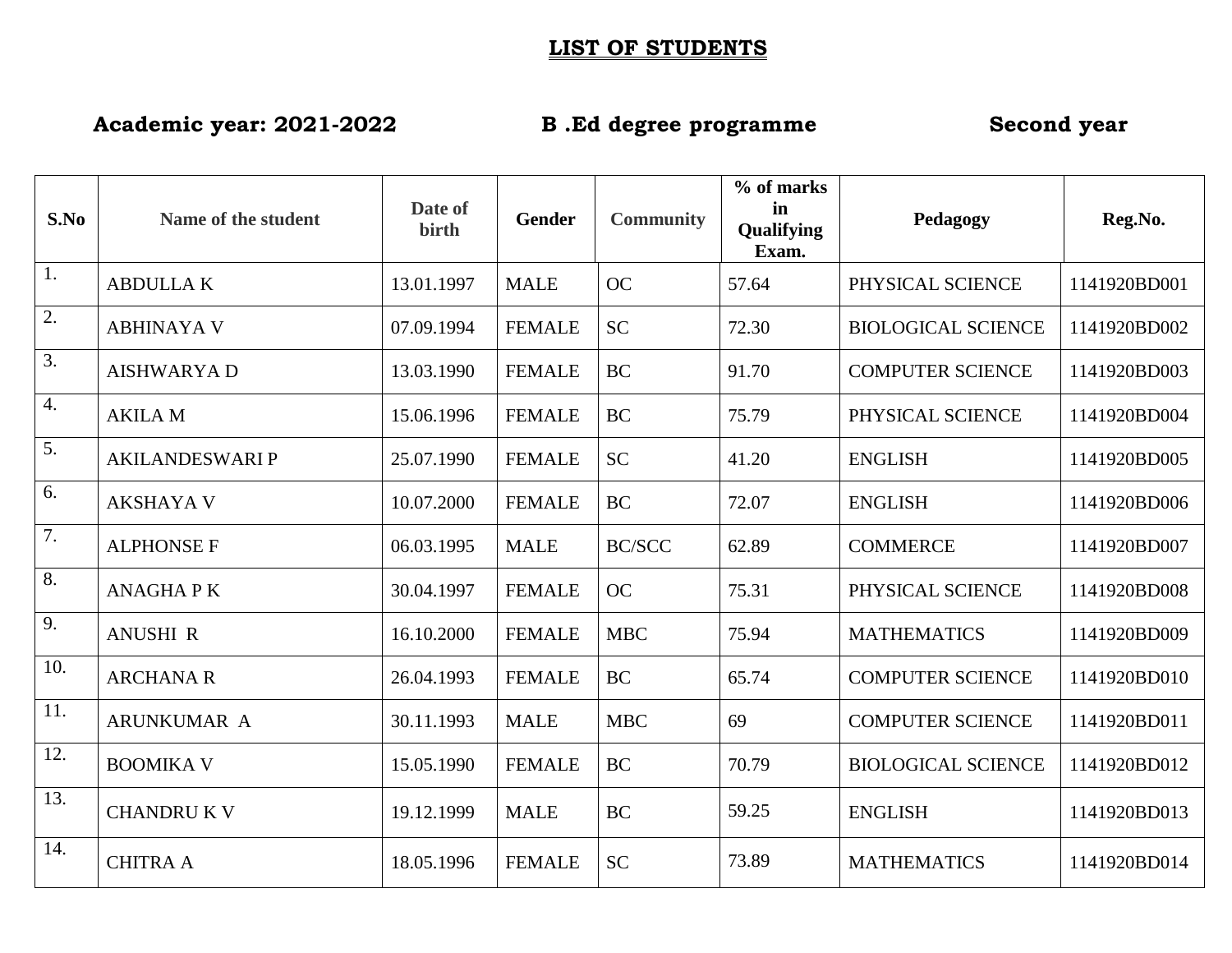| S.No | Name of the student    | Date of<br>birth | <b>Gender</b> | <b>Community</b> | % of marks<br>in<br><b>Qualifying</b><br>Exam. | Pedagogy                  | Reg.No.      |
|------|------------------------|------------------|---------------|------------------|------------------------------------------------|---------------------------|--------------|
| 15.  | <b>CLARINE SUJA V</b>  | 06.05.1997       | <b>FEMALE</b> | <b>BC/SCC</b>    | 71.23                                          | <b>COMPUTER SCIENCE</b>   | 1141920BD015 |
| 16.  | DEEPIKA M              | 27.10.1993       | <b>FEMALE</b> | <b>MBC</b>       | 75.91                                          | <b>MATHEMATICS</b>        | 1141920BD016 |
| 17.  | DEEPIKASHRUTHI G       | 10.11.1997       | <b>FEMALE</b> | BC               | 71.66                                          | PHYSICAL SCIENCE          | 1141920BD017 |
| 18.  | <b>DHARANIS</b>        | 20.05.2000       | <b>FEMALE</b> | <b>MBC</b>       | 67.77                                          | <b>MATHEMATICS</b>        | 1141920BD018 |
| 19.  | <b>DIVAGAR N</b>       | 14.04.1999       | <b>MALE</b>   | <b>SCA</b>       | 62.48                                          | <b>TAMIL</b>              | 1141920BD019 |
| 20.  | <b>DIVAGAR R</b>       | 01.06.1998       | <b>MALE</b>   | <b>BC</b>        | 71.63                                          | <b>MATHEMATICS</b>        | 1141920BD020 |
| 21.  | <b>DIVYAK</b>          | 29.11.1997       | <b>FEMALE</b> | <b>MBC</b>       | 74.38                                          | PHYSICAL SCIENCE          | 1141920BD021 |
| 22.  | <b>DIVYAK</b>          | 23.07.1999       | <b>FEMALE</b> | BC               | 61.35                                          | PHYSICAL SCIENCE          | 1141920BD022 |
| 23.  | <b>DIVYAM</b>          | 27.10.1993       | <b>FEMALE</b> | <b>MBC</b>       | 73.65                                          | PHYSICAL SCIENCE          | 1141920BD023 |
| 24.  | <b>DIVYAR</b>          | 28.07.1998       | <b>FEMALE</b> | <b>BC</b>        | 81.31                                          | <b>MATHEMATICS</b>        | 1141920BD024 |
| 25.  | DIVYABHARATHI N        | 09.09.1997       | <b>FEMALE</b> | <b>MBC</b>       | 70.59                                          | <b>ECONOMICS</b>          | 1141920BD025 |
| 26.  | <b>DURGADEVIS</b>      | 27.06.1987       | <b>FEMALE</b> | BC               | 55.81                                          | <b>COMMERCE</b>           | 1141920BD026 |
| 27.  | <b>EASWARIP</b>        | 15.06.1978       | <b>FEMALE</b> | <b>MBC</b>       | 53.42                                          | <b>ECONOMICS</b>          | 1141920BD027 |
| 28.  | <b>ELAKKIYA R</b>      | 10.06.1997       | <b>FEMALE</b> | <b>MBC</b>       | 53.68                                          | <b>MATHEMATICS</b>        | 1141920BD028 |
| 29.  | <b>ELAVARASIP</b>      | 20.06.1978       | <b>FEMALE</b> | <b>SC</b>        | 48.29                                          | <b>MATHEMATICS</b>        | 1141920BD029 |
| 30.  | <b>EMAYAS</b>          | 18.10.1995       | <b>FEMALE</b> | <b>BC</b>        | 61.88                                          | <b>ENGLISH</b>            | 1141920BD030 |
| 31.  | <b>FAIKHA JAFFER A</b> | 22.07.1995       | <b>FEMALE</b> | OC               | 89.06                                          | PHYSICAL SCIENCE          | 1141920BD031 |
| 32.  | <b>FASEELA C</b>       | 16.06.1991       | <b>FEMALE</b> | OC               | 64.06                                          | <b>BIOLOGICAL SCIENCE</b> | 1141920BD032 |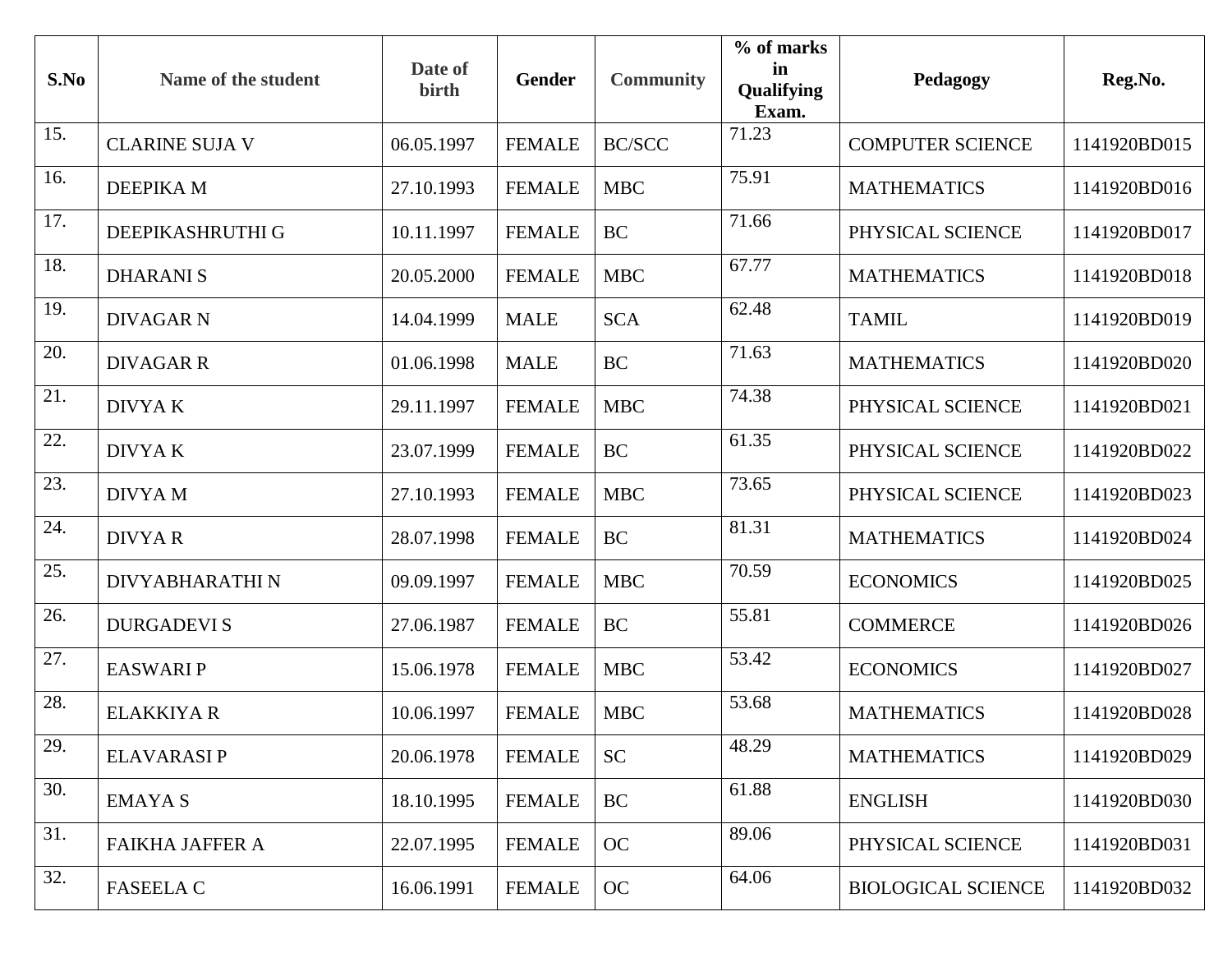| S.No | Name of the student   | Date of<br>birth | <b>Gender</b> | <b>Community</b> | % of marks<br>in<br><b>Qualifying</b><br>Exam. | Pedagogy                | Reg.No.      |
|------|-----------------------|------------------|---------------|------------------|------------------------------------------------|-------------------------|--------------|
| 33.  | <b>FIROJAS</b>        | 10.03.1999       | <b>FEMALE</b> | <b>BCM</b>       | 65.52                                          | <b>ENGLISH</b>          | 1141920BD033 |
| 34.  | <b>FOUSIYA O</b>      | 12.01.1984       | <b>FEMALE</b> | OC               | 59.81                                          | <b>ENGLISH</b>          | 1141920BD034 |
| 35.  | <b>GAAYATHRIN</b>     | 24.02.1998       | <b>FEMALE</b> | <b>MBC</b>       | 73.29                                          | <b>MATHEMATICS</b>      | 1141920BD035 |
| 36.  | <b>GANDHIMATHI C</b>  | 23.03.1989       | <b>FEMALE</b> | <b>SC</b>        | 62.40                                          | <b>MATHEMATICS</b>      | 1141920BD036 |
| 37.  | <b>GAUTHAM SURESH</b> | 26.11.1997       | <b>MALE</b>   | OC               | 81.7                                           | <b>MATHEMATICS</b>      | 1141920BD037 |
| 38.  | <b>GAYATHIRIS</b>     | 12.05.1997       | <b>FEMALE</b> | <b>MBC</b>       | 66.47                                          | <b>ENGLISH</b>          | 1141920BD038 |
| 39.  | <b>GAYATHRIS</b>      | 12.03.1992       | <b>FEMALE</b> | BC               | 87.09                                          | <b>COMPUTER SCIENCE</b> | 1141920BD039 |
| 40.  | <b>GAYATHRISP</b>     | 19.07.1989       | <b>FEMALE</b> | BC               | 69                                             | <b>MATHEMATICS</b>      | 1141920BD040 |
| 41.  | <b>GOKILAMANI V</b>   | 04.04.1990       | <b>FEMALE</b> | <b>BC</b>        | 68.88                                          | <b>COMPUTER SCIENCE</b> | 1141920BD041 |
| 42.  | <b>GOMATHI K</b>      | 18.05.1990       | <b>FEMALE</b> | <b>SC</b>        | 60.44                                          | <b>TAMIL</b>            | 1141920BD042 |
| 43.  | <b>GOUTHAM K</b>      | 27.07.1998       | <b>MALE</b>   | BC               | 52.63                                          | <b>MATHEMATICS</b>      | 1141920BD043 |
| 44.  | <b>GOWTHAM T</b>      | 05.10.1996       | <b>MALE</b>   | BC               | 57.97                                          | <b>ENGLISH</b>          | 1141920BD044 |
| 45.  | <b>GUGAPRIYA S</b>    | 23.12.1999       | <b>FEMALE</b> | <b>SC</b>        | 54.97                                          | PHYSICAL SCIENCE        | 1141920BD045 |
| 46.  | <b>GUJARAL M</b>      | 26.08.1999       | <b>MALE</b>   | BC               | 53.74                                          | <b>TAMIL</b>            | 1141920BD046 |
| 47.  | HARINI GAYATHRI K     | 03.07.2000       | <b>FEMALE</b> | OC               | 76.97                                          | PHYSICAL SCIENCE        | 1141920BD047 |
| 48.  | <b>HEMALATHA M</b>    | 04.03.1992       | <b>FEMALE</b> | <b>BC</b>        | 79.82                                          | <b>COMPUTER SCIENCE</b> | 1141920BD048 |
| 49.  | <b>JAGATHAMBAL K</b>  | 14.01.1991       | <b>FEMALE</b> | SC               | 74.89                                          | PHYSICAL SCIENCE        | 1141920BD049 |
| 50.  | <b>JANANI SRI S</b>   | 24.02.1998       | <b>FEMALE</b> | <b>BC</b>        | 65.37                                          | <b>ENGLISH</b>          | 1141920BD050 |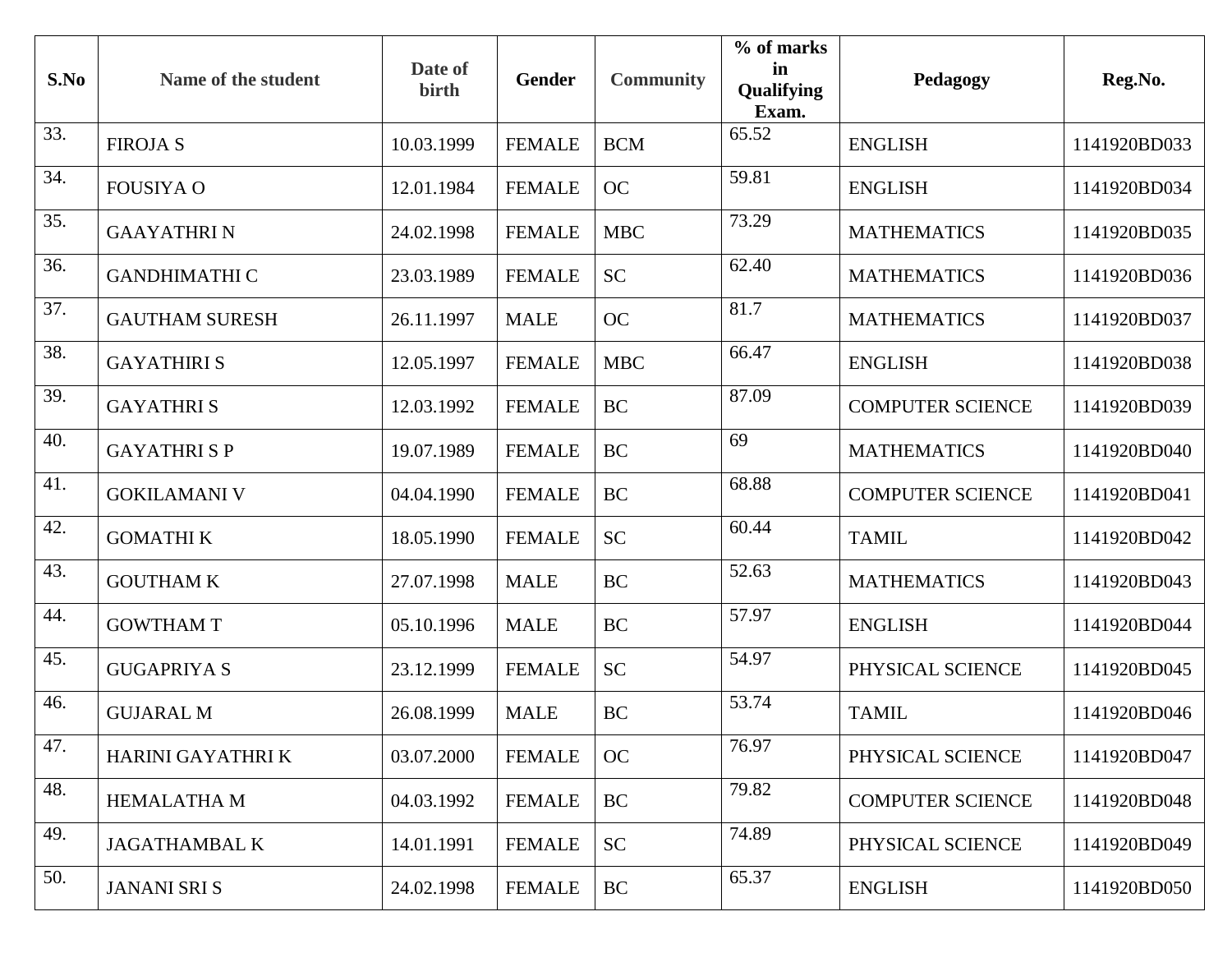| S.No | Name of the student       | Date of<br>birth | <b>Gender</b> | <b>Community</b> | % of marks<br>in<br><b>Qualifying</b><br>Exam. | Pedagogy                  | Reg.No.      |
|------|---------------------------|------------------|---------------|------------------|------------------------------------------------|---------------------------|--------------|
| 51.  | <b>JANET PAULRAJ</b>      | 05.06.1988       | <b>FEMALE</b> | <b>BC/SCC</b>    | 55.27                                          | <b>ENGLISH</b>            | 1141920BD051 |
| 52.  | <b>JANIKAP</b>            | 12.05.1994       | <b>FEMALE</b> | <b>OC</b>        | 92.65                                          | PHYSICAL SCIENCE          | 1141920BD052 |
| 53.  | <b>JASEEL BABU P</b>      | 15.03.1997       | <b>MALE</b>   | <b>OC</b>        | 59.90                                          | <b>COMMERCE</b>           | 1141920BD053 |
| 54.  | <b>JAYA KIRUTHIKA S K</b> | 06.11.1997       | <b>FEMALE</b> | BC               | 55.21                                          | <b>ENGLISH</b>            | 1141920BD054 |
| 55.  | <b>JEENU STOLKER F</b>    | 02.07.1997       | <b>FEMALE</b> | BC               | 58.21                                          | <b>ENGLISH</b>            | 1141920BD055 |
| 56.  | <b>JEEVAARUNA S</b>       | 07.07.1998       | <b>FEMALE</b> | <b>MBC</b>       | 57.22                                          | <b>BIOLOGICAL SCIENCE</b> | 1141920BD056 |
| 57.  | JOTHI PRABHA KALKI S      | 12.12.1999       | <b>FEMALE</b> | BC               | 95.17                                          | <b>MATHEMATICS</b>        | 1141920BD057 |
| 58.  | JOTHI PUSHPA GAYATHRI S   | 12.12.1999       | <b>FEMALE</b> | BC               | 90.12                                          | PHYSICAL SCIENCE          | 1141920BD058 |
| 59.  | <b>JOYCE RANIS</b>        | 07.04.1991       | <b>FEMALE</b> | OC               | 81.33                                          | PHYSICAL SCIENCE          | 1141920BD059 |
| 60.  | <b>KALAIYARASHI R</b>     | 19.07.2000       | <b>FEMALE</b> | <b>MBC</b>       | 73.81                                          | <b>MATHEMATICS</b>        | 1141920BD060 |
| 61.  | <b>KALAIYARASI S</b>      | 14.06.2000       | <b>FEMALE</b> | <b>MBC</b>       | 63.54                                          | <b>ENGLISH</b>            | 1141920BD061 |
| 62.  | <b>KANAGARASUS</b>        | 10.05.1997       | <b>MALE</b>   | <b>SC</b>        | 57                                             | <b>COMPUTER SCIENCE</b>   | 1141920BD062 |
| 63.  | <b>KANIMOZHI M</b>        | 01.05.1997       | <b>FEMALE</b> | <b>BC</b>        | 74.13                                          | <b>BIOLOGICAL SCIENCE</b> | 1141920BD063 |
| 64.  | <b>KANIMOZHI M</b>        | 24.09.1997       | <b>FEMALE</b> | BC               | 69.19                                          | <b>ENGLISH</b>            | 1141920BD064 |
| 65.  | <b>KARTHIKA G</b>         | 22.09.1999       | <b>FEMALE</b> | <b>MBC</b>       | 62.87                                          | PHYSICAL SCIENCE          | 1141920BD065 |
| 66.  | KARUNYA PRIYA M           | 09.08.1997       | <b>FEMALE</b> | <b>SCA</b>       | 69.91                                          | <b>ENGLISH</b>            | 1141920BD066 |
| 67.  | <b>KAVIPRIYAKP</b>        | 20.07.1991       | <b>FEMALE</b> | <b>MBC</b>       | 58.79                                          | <b>MATHEMATICS</b>        | 1141920BD067 |
| 68.  | <b>KAVIYA M</b>           | 07.08.1999       | <b>FEMALE</b> | <b>MBC</b>       | 77.31                                          | PHYSICAL SCIENCE          | 1141920BD068 |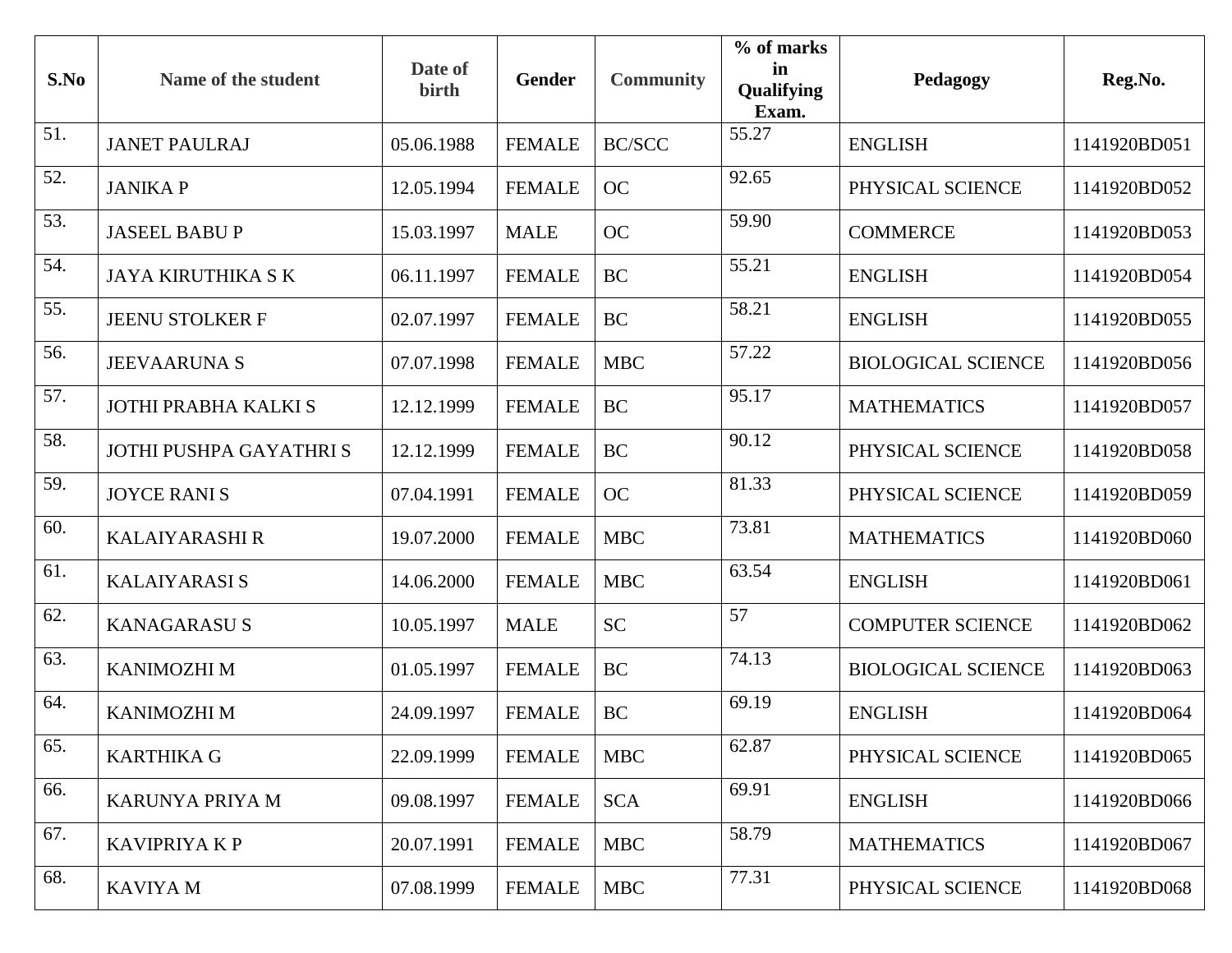| S.No | Name of the student   | Date of<br>birth | <b>Gender</b> | <b>Community</b> | % of marks<br>in<br><b>Qualifying</b><br>Exam. | Pedagogy                  | Reg.No.      |
|------|-----------------------|------------------|---------------|------------------|------------------------------------------------|---------------------------|--------------|
| 69.  | <b>KEERTHANA M</b>    | 07.09.1995       | <b>FEMALE</b> | <b>BC</b>        | 60.21                                          | <b>ENGLISH</b>            | 1141920BD069 |
| 70.  | <b>KEERTHANA M S</b>  | 28.01.1998       | <b>FEMALE</b> | BC               | 58.79                                          | <b>ENGLISH</b>            | 1141920BD070 |
| 71.  | <b>KEERTHIKA S</b>    | 22.12.1990       | <b>FEMALE</b> | BC               | 78.25                                          | <b>COMMERCE</b>           | 1141920BD071 |
| 72.  | <b>KEERTHIKA M</b>    | 04.06.1995       | <b>FEMALE</b> | <b>SC</b>        | 83.84                                          | PHYSICAL SCIENCE          | 1141920BD072 |
| 73.  | KIRUTHIGA MYTHRAYI R  | 28.02.1996       | <b>FEMALE</b> | BC               | 71.19                                          | <b>BIOLOGICAL SCIENCE</b> | 1141920BD073 |
| 74.  | <b>KIRUTHIKA N S</b>  | 13.07.1997       | <b>FEMALE</b> | <b>MBC</b>       | 64.83                                          | <b>ENGLISH</b>            | 1141920BD074 |
| 75.  | <b>KIRUTHIKA P</b>    | 22.09.1999       | <b>FEMALE</b> | BC               | 79.27                                          | <b>MATHEMATICS</b>        | 1141920BD075 |
| 76.  | <b>KOWSALYAP</b>      | 18.07.1996       | <b>FEMALE</b> | <b>MBC</b>       | 58.26                                          | <b>ENGLISH</b>            | 1141920BD076 |
| 77.  | KOWSALYADEVI G        | 12.04.2000       | <b>FEMALE</b> | <b>SC</b>        | 73.04                                          | <b>ENGLISH</b>            | 1141920BD077 |
| 78.  | <b>KRISHNA VENI P</b> | 20.12.1989       | <b>FEMALE</b> | <b>SC</b>        | 63.36                                          | <b>HISTORY</b>            | 1141920BD078 |
| 79.  | <b>LAVANYA M</b>      | 16.05.1997       | <b>FEMALE</b> | <b>MBC</b>       | 55.60                                          | <b>ENGLISH</b>            | 1141920BD079 |
| 80.  | <b>LOGESH B</b>       | 03.06.1997       | <b>MALE</b>   | BC               | 54.80                                          | PHYSICAL SCIENCE          | 1141920BD080 |
| 81.  | <b>MADHAVI ARORA</b>  | 14.06.1986       | <b>FEMALE</b> | ${\rm FC}$       | 81                                             | <b>MATHEMATICS</b>        | 1141920BD081 |
| 82.  | <b>MADHUMATHI C</b>   | 11.09.1996       | <b>FEMALE</b> | BC               | 76.50                                          | <b>BIOLOGICAL SCIENCE</b> | 1141920BD082 |
| 83.  | <b>MAGESH R</b>       | 17.06.1983       | <b>MALE</b>   | OC               | 66.48                                          | PHYSICAL SCIENCE          | 1141920BD083 |
| 84.  | <b>MALATHI G</b>      | 05.05.1998       | <b>FEMALE</b> | <b>SC</b>        | 65.47                                          | <b>MATHEMATICS</b>        | 1141920BD084 |
| 85.  | <b>MANIMEGALAIP</b>   | 26.05.1979       | <b>FEMALE</b> | <b>MBC</b>       | 68                                             | PHYSICAL SCIENCE          | 1141920BD085 |
| 86.  | <b>MARAGATHAM K</b>   | 01.01.1979       | <b>FEMALE</b> | <b>BC</b>        | 60.73                                          | <b>COMMERCE</b>           | 1141920BD086 |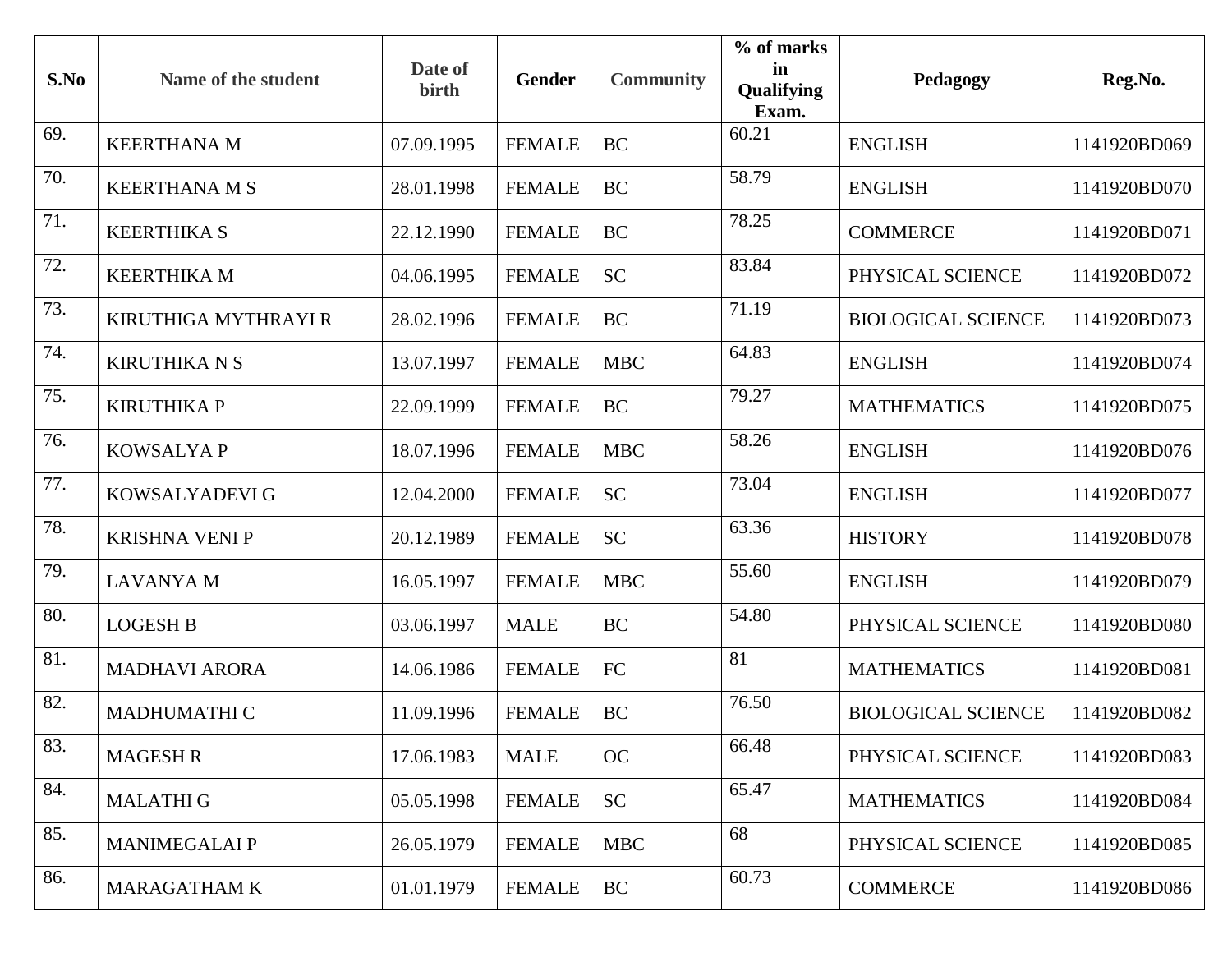| S.No | Name of the student   | Date of<br>birth | <b>Gender</b> | <b>Community</b> | % of marks<br>in<br><b>Qualifying</b><br>Exam. | Pedagogy                | Reg.No.      |
|------|-----------------------|------------------|---------------|------------------|------------------------------------------------|-------------------------|--------------|
| 87.  | <b>MARIYAM SAJENA</b> | 20.01.1990       | <b>FEMALE</b> | <b>BCM</b>       | 73                                             | <b>COMPUTER SCIENCE</b> | 1141920BD087 |
| 88.  | <b>MATHUMITHA V</b>   | 26.12.1997       | <b>FEMALE</b> | <b>SC</b>        | 59.34                                          | <b>ENGLISH</b>          | 1141920BD088 |
| 89.  | <b>MEENATCHIP</b>     | 10.04.1997       | <b>FEMALE</b> | BC               | 66.58                                          | <b>ENGLISH</b>          | 1141920BD089 |
| 90.  | <b>MENAKA J</b>       | 26.12.1999       | <b>FEMALE</b> | <b>MBC</b>       | 71.41                                          | <b>MATHEMATICS</b>      | 1141920BD090 |
| 91.  | <b>MERLIN C</b>       | 14.02.2000       | <b>FEMALE</b> | <b>BC/SCC</b>    | 65.19                                          | <b>ENGLISH</b>          | 1141920BD091 |
| 92.  | <b>MIDLAJ KT</b>      | 02.12.1996       | <b>MALE</b>   | <b>OC</b>        | 60                                             | <b>COMMERCE</b>         | 1141920BD092 |
| 93.  | MOHAMMED ANAS P C     | 23.01.1996       | <b>MALE</b>   | <b>OC</b>        | 86.40                                          | PHYSICAL SCIENCE        | 1141920BD093 |
| 94.  | MOHANAPRIYA D         | 09.05.1993       | <b>FEMALE</b> | BC               | 60.93                                          | <b>TAMIL</b>            | 1141920BD094 |
| 95.  | MOHANAPRIYA M         | 08.06.2000       | <b>FEMALE</b> | <b>SCA</b>       | 60.66                                          | PHYSICAL SCIENCE        | 1141920BD095 |
| 96.  | <b>MOHANA PRIYA T</b> | 12.02.1990       | <b>FEMALE</b> | <b>MBC</b>       | 86                                             | <b>ENGLISH</b>          | 1141920BD096 |
| 97.  | MOHANAPRIYA V         | 03.07.1995       | <b>FEMALE</b> | <b>SC</b>        | 76.72                                          | PHYSICAL SCIENCE        | 1141920BD097 |
| 98.  | MUGESH M              | 23.07.1997       | <b>MALE</b>   | BC               | 80.31                                          | PHYSICAL SCIENCE        | 1141920BD098 |
| 99.  | MUHAMMAD SHAREEF N K  | 04.09.1996       | <b>MALE</b>   | OC               | 61.54                                          | PHYSICAL SCIENCE        | 1141920BD099 |
| 100. | MUHAMMED IRFAN A      | 09.12.1995       | <b>MALE</b>   | <b>OC</b>        | 82.81                                          | PHYSICAL SCIENCE        | 1141920BD100 |
| 101. | MUHAMMED JUNAID C     | 10.05.1997       | <b>MALE</b>   | OC               | 55.66                                          | <b>ENGLISH</b>          | 1141920BD101 |
| 102. | MURALIDHARAN M        | 22.06.1985       | <b>MALE</b>   | <b>BC</b>        | 69                                             | <b>COMPUTER SCIENCE</b> | 1141920BD102 |
| 103. | <b>MYTHILIP</b>       | 08.03.1990       | <b>FEMALE</b> | <b>BC</b>        | 70                                             | <b>COMPUTER SCIENCE</b> | 1141920BD103 |
| 104. | <b>NANDHINI K</b>     | 29.10.1997       | <b>FEMALE</b> | <b>BC</b>        | 83.95                                          | <b>MATHEMATICS</b>      | 1141920BD104 |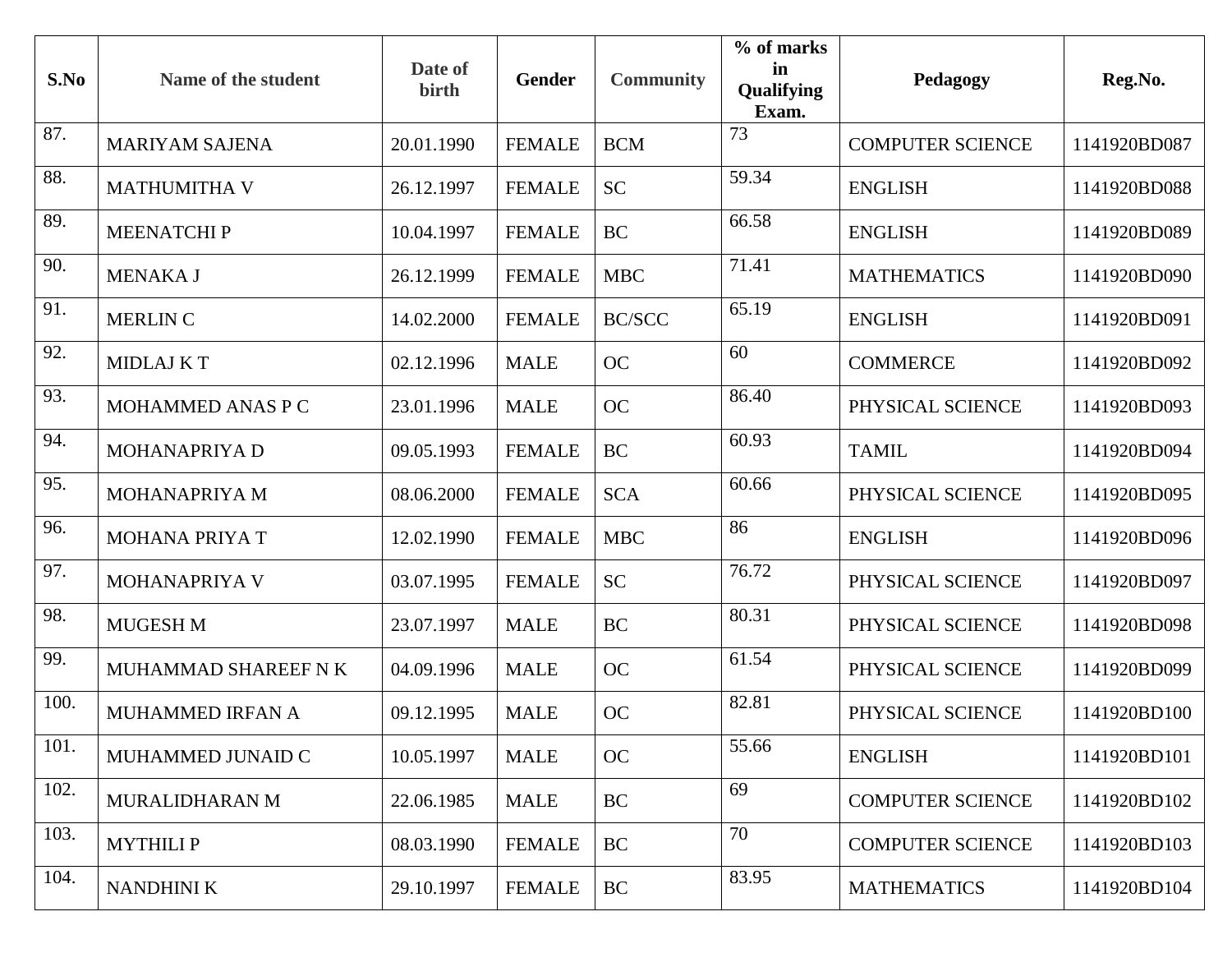| S.No | Name of the student | Date of<br>birth | <b>Gender</b> | <b>Community</b> | % of marks<br>in<br>Qualifying<br>Exam. | Pedagogy                | Reg.No.      |
|------|---------------------|------------------|---------------|------------------|-----------------------------------------|-------------------------|--------------|
| 105. | <b>NANDHINI M</b>   | 19.06.1997       | <b>FEMALE</b> | <b>MBC</b>       | 71.94                                   | PHYSICAL SCIENCE        | 1141920BD105 |
| 106. | <b>NANDHINI M</b>   | 08.04.2000       | <b>FEMALE</b> | <b>SC</b>        | 58.80                                   | <b>TAMIL</b>            | 1141920BD106 |
| 107. | <b>NANDHINI M</b>   | 30.01.2000       | <b>FEMALE</b> | <b>BC</b>        | 74.13                                   | <b>TAMIL</b>            | 1141920BD107 |
| 108. | <b>NANDHINI M</b>   | 24.12.1985       | <b>FEMALE</b> | <b>MBC</b>       | 57.61                                   | <b>TAMIL</b>            | 1141920BD108 |
| 109. | <b>NARMATHAT</b>    | 25.05.1994       | <b>FEMALE</b> | <b>BC</b>        | 69.86                                   | <b>COMPUTER SCIENCE</b> | 1141920BD109 |
| 110. | <b>NAVITHAP</b>     | 28.02.2000       | <b>FEMALE</b> | <b>BC</b>        | 64.97                                   | <b>COMPUTER SCIENCE</b> | 1141920BD110 |
| 111. | <b>NEHA TANEJA</b>  | 27.01.1988       | <b>FEMALE</b> | <b>OC</b>        | 81.29                                   | <b>ENGLISH</b>          | 1141920BD111 |
| 112. | NISHA C J           | 31.12.1988       | <b>FEMALE</b> | <b>SC</b>        | 70                                      | <b>MATHEMATICS</b>      | 1141920BD112 |
| 113. | <b>NITHYAS</b>      | 30.01.1991       | <b>FEMALE</b> | <b>BC</b>        | 75.30                                   | <b>COMPUTER SCIENCE</b> | 1141920BD113 |
| 114. | NIVETHA R M         | 28.11.1991       | <b>FEMALE</b> | <b>BC</b>        | 78.62                                   | <b>MATHEMATICS</b>      | 1141920BD114 |
| 115. | <b>NIVETHA S</b>    | 02.07.1998       | <b>FEMALE</b> | <b>MBC</b>       | 53.10                                   | <b>ENGLISH</b>          | 1141920BD115 |
| 116. | NIVETHA U           | 18.07.1995       | <b>FEMALE</b> | <b>SC</b>        | 61.25                                   | PHYSICAL SCIENCE        | 1141920BD116 |
| 117. | <b>NIVITHA S</b>    | 06.02.2001       | <b>FEMALE</b> | <b>SC</b>        | 53.45                                   | <b>ENGLISH</b>          | 1141920BD117 |
| 118. | PARIMALADEVI C      | 20.04.1989       | <b>FEMALE</b> | <b>BC</b>        | 78.68                                   | PHYSICAL SCIENCE        | 1141920BD118 |
| 119. | PAVITHRA C          | 26.04.1999       | <b>FEMALE</b> | <b>SC</b>        | 70.50                                   | <b>COMPUTER SCIENCE</b> | 1141920BD119 |
| 120. | PAVITHRA K          | 20.04.1999       | <b>FEMALE</b> | <b>BC</b>        | 65.79                                   | <b>MATHEMATICS</b>      | 1141920BD120 |
| 121. | <b>PAVITHRAP</b>    | 25.10.2000       | <b>FEMALE</b> | <b>BC</b>        | 71.11                                   | <b>MATHEMATICS</b>      | 1141920BD121 |
| 122. | PAVITHRA U          | 12.03.1999       | <b>FEMALE</b> | <b>SC</b>        | 68.69                                   | <b>MATHEMATICS</b>      | 1141920BD122 |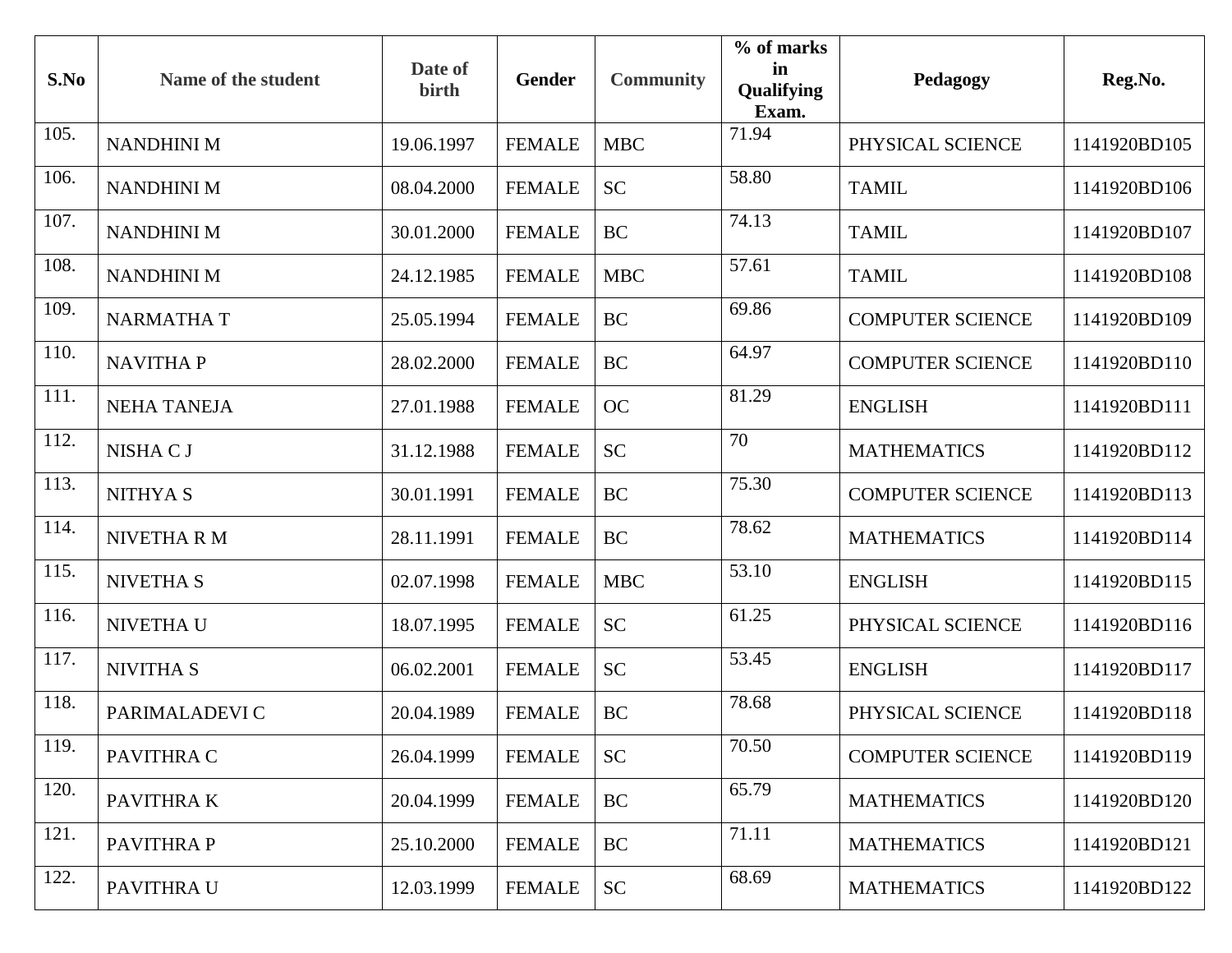| S.No | Name of the student | Date of<br>birth | <b>Gender</b> | <b>Community</b> | % of marks<br>in<br><b>Qualifying</b><br>Exam. | Pedagogy                  | Reg.No.      |
|------|---------------------|------------------|---------------|------------------|------------------------------------------------|---------------------------|--------------|
| 123. | PRABAVATHI R        | 01.11.2000       | <b>FEMALE</b> | <b>BC</b>        | 62.25                                          | <b>ENGLISH</b>            | 1141920BD123 |
| 124. | PRABHAVATHI K       | 30.01.1994       | <b>FEMALE</b> | <b>BC</b>        | 52.25                                          | <b>ENGLISH</b>            | 1141920BD124 |
| 125. | PRACELLA P          | 30.12.1997       | <b>FEMALE</b> | <b>BC/SCC</b>    | 77.63                                          | <b>COMPUTER SCIENCE</b>   | 1141920BD125 |
| 126. | <b>PRATHIPS</b>     | 13.05.2000       | <b>MALE</b>   | <b>MBC</b>       | 63.68                                          | <b>ENGLISH</b>            | 1141920BD126 |
| 127. | PREMALATHA G        | 18.10.1988       | <b>FEMALE</b> | <b>MBC</b>       | 64.07                                          | <b>COMPUTER SCIENCE</b>   | 1141920BD127 |
| 128. | PRIYADHARSHINI K S  | 08.07.1998       | <b>FEMALE</b> | <b>MBC</b>       | 69.56                                          | PHYSICAL SCIENCE          | 1141920BD128 |
| 129. | PRIYADHARSHINI R    | 02.04.1996       | <b>FEMALE</b> | <b>SC</b>        | 65.63                                          | <b>GEOGRAPHY</b>          | 1141920BD129 |
| 130. | PRIYANKA E          | 08.07.1996       | <b>FEMALE</b> | <b>MBC</b>       | 71.84                                          | <b>BIOLOGICAL SCIENCE</b> | 1141920BD130 |
| 131. | <b>RAMYAM</b>       | 16.05.1997       | <b>FEMALE</b> | <b>MBC</b>       | 56.13                                          | <b>ENGLISH</b>            | 1141920BD131 |
| 132. | <b>RASHMA S</b>     | 30.10.1998       | <b>FEMALE</b> | <b>BCM</b>       | 69.42                                          | <b>BIOLOGICAL SCIENCE</b> | 1141920BD132 |
| 133. | RAVICHANDRAN K      | 21.02.1989       | <b>MALE</b>   | <b>SC</b>        | 58.08                                          | <b>COMPUTER SCIENCE</b>   | 1141920BD133 |
| 134. | <b>REENAV</b>       | 06.11.1999       | <b>FEMALE</b> | BC               | 65.18                                          | <b>ENGLISH</b>            | 1141920BD134 |
| 135. | <b>REVATHIK</b>     | 15.05.1986       | <b>FEMALE</b> | <b>SCA</b>       | 54.68                                          | <b>TAMIL</b>              | 1141920BD135 |
| 136. | <b>REVATHIR</b>     | 02.05.1989       | <b>FEMALE</b> | <b>BC</b>        | 68.20                                          | <b>COMPUTER SCIENCE</b>   | 1141920BD136 |
| 137. | ROSE MARY MICHAEL   | 25.01.1998       | <b>FEMALE</b> | OC               | 72.61                                          | PHYSICAL SCIENCE          | 1141920BD137 |
| 138. | <b>ROSHINI V</b>    | 27.08.1998       | <b>FEMALE</b> | <b>BC</b>        | 73.88                                          | <b>MATHEMATICS</b>        | 1141920BD138 |
| 139. | <b>SABEERAK</b>     | 03.04.1988       | <b>FEMALE</b> | OC               | 66.86                                          | <b>MATHEMATICS</b>        | 1141920BD139 |
| 140. | <b>SAFFRINU</b>     | 30.08.1995       | <b>MALE</b>   | <b>BC</b>        | 82.24                                          | <b>COMPUTER SCIENCE</b>   | 1141920BD140 |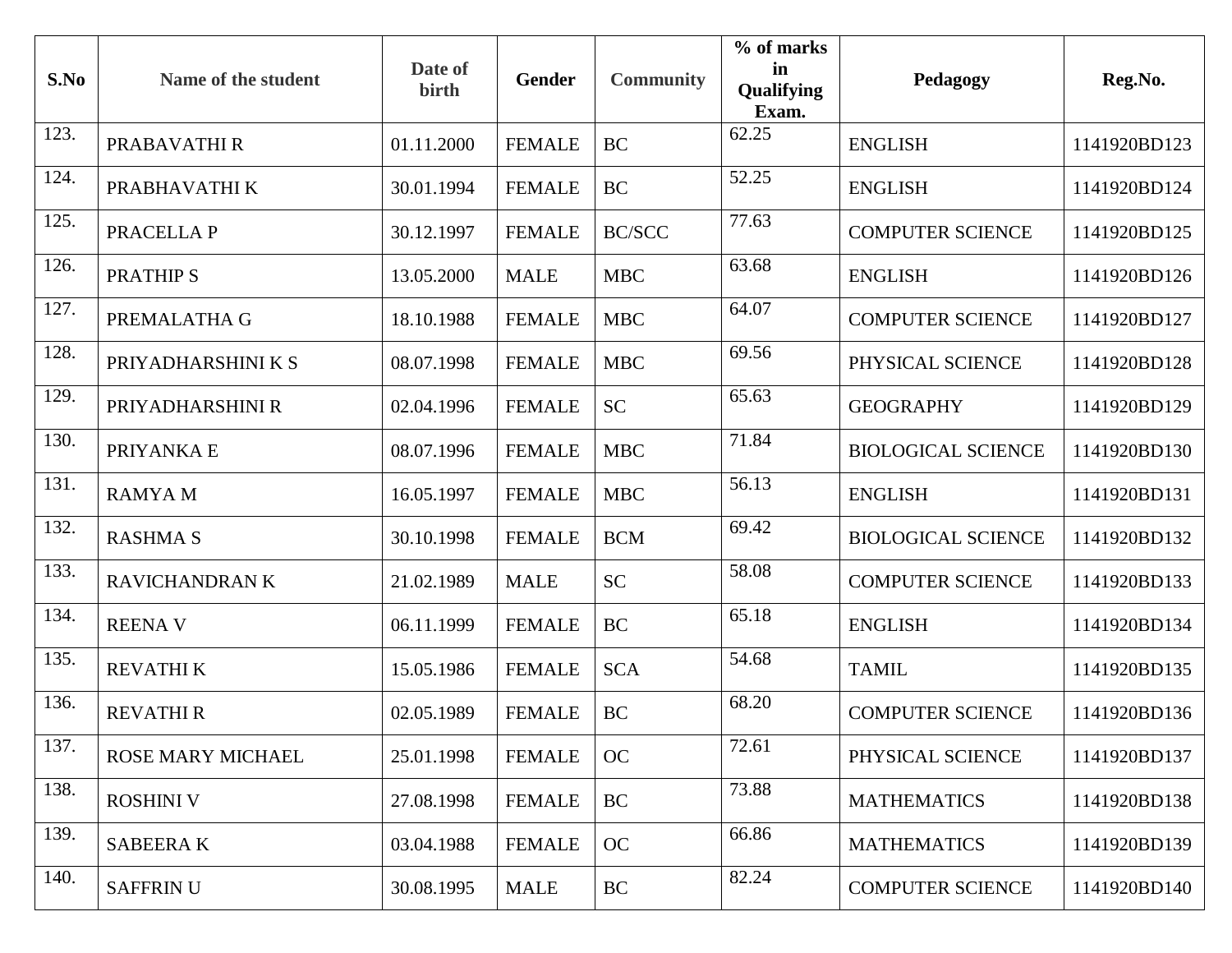| S.No | Name of the student  | Date of<br>birth | <b>Gender</b> | <b>Community</b> | % of marks<br>in<br><b>Qualifying</b><br>Exam. | Pedagogy                | Reg.No.      |
|------|----------------------|------------------|---------------|------------------|------------------------------------------------|-------------------------|--------------|
| 141. | <b>SAFWANM</b>       | 11.11.1997       | <b>MALE</b>   | OC               | 61.24                                          | <b>ENGLISH</b>          | 1141920BD141 |
| 142. | <b>SAKITHA BANUP</b> | 30.11.1996       | <b>FEMALE</b> | <b>BCM</b>       | 66.52                                          | <b>ENGLISH</b>          | 1141920BD142 |
| 143. | <b>SANDHIYA R</b>    | 09.08.1999       | <b>FEMALE</b> | <b>BC</b>        | 70.18                                          | <b>MATHEMATICS</b>      | 1141920BD143 |
| 144. | <b>SANDHIYA S</b>    | 29.05.2000       | <b>FEMALE</b> | <b>MBC</b>       | 60.64                                          | <b>ENGLISH</b>          | 1141920BD144 |
| 145. | SANTHIYA K           | 01.12.1997       | <b>FEMALE</b> | <b>MBC</b>       | 77.85                                          | <b>MATHEMATICS</b>      | 1141920BD145 |
| 146. | SANTHOSHINI A        | 11.11.1997       | <b>FEMALE</b> | <b>MBC</b>       | 75.64                                          | <b>ENGLISH</b>          | 1141920BD146 |
| 147. | <b>SARANYAM</b>      | 14.03.2000       | <b>FEMALE</b> | <b>MBC</b>       | 78.76                                          | <b>MATHEMATICS</b>      | 1141920BD147 |
| 148. | <b>SARANYA N</b>     | 17.05.1991       | <b>FEMALE</b> | <b>SCA</b>       | 70.48                                          | <b>COMPUTER SCIENCE</b> | 1141920BD148 |
| 149. | <b>SARANYA R</b>     | 25.08.2000       | <b>FEMALE</b> | <b>BC/SCC</b>    | 64.58                                          | <b>ENGLISH</b>          | 1141920BD149 |
| 150. | SARASWATHI G         | 09.04.1987       | <b>FEMALE</b> | <b>BC</b>        | 52.91                                          | <b>COMMERCE</b>         | 1141920BD150 |
| 151. | <b>SARON A</b>       | 20.04.2000       | <b>FEMALE</b> | <b>BC/SCC</b>    | 73.94                                          | PHYSICAL SCIENCE        | 1141920BD151 |
| 152. | <b>SASIREKA A</b>    | 01.05.1998       | <b>FEMALE</b> | <b>BC</b>        | 62.86                                          | <b>ENGLISH</b>          | 1141920BD152 |
| 153. | SATHEESHKUMAR K      | 05.07.1995       | <b>MALE</b>   | <b>BC</b>        | 71.3                                           | <b>MATHEMATICS</b>      | 1141920BD153 |
| 154. | <b>SATHEESWARI S</b> | 20.05.1988       | <b>FEMALE</b> | <b>BC</b>        | 66                                             | <b>TAMIL</b>            | 1141920BD154 |
| 155. | <b>SATHYAS</b>       | 03.06.1998       | <b>FEMALE</b> | <b>MBC</b>       | 61.75                                          | PHYSICAL SCIENCE        | 1141920BD155 |
| 156. | <b>SELVIE</b>        | 23.10.1983       | <b>FEMALE</b> | <b>BC</b>        | 80                                             | <b>ENGLISH</b>          | 1141920BD156 |
| 157. | SHAILENDRAN U        | 07.02.1998       | <b>MALE</b>   | <b>BC</b>        | 50.11                                          | <b>ENGLISH</b>          | 1141920BD157 |
| 158. | <b>SHALINI G</b>     | 17.10.1999       | <b>FEMALE</b> | <b>BC</b>        | 71                                             | PHYSICAL SCIENCE        | 1141920BD158 |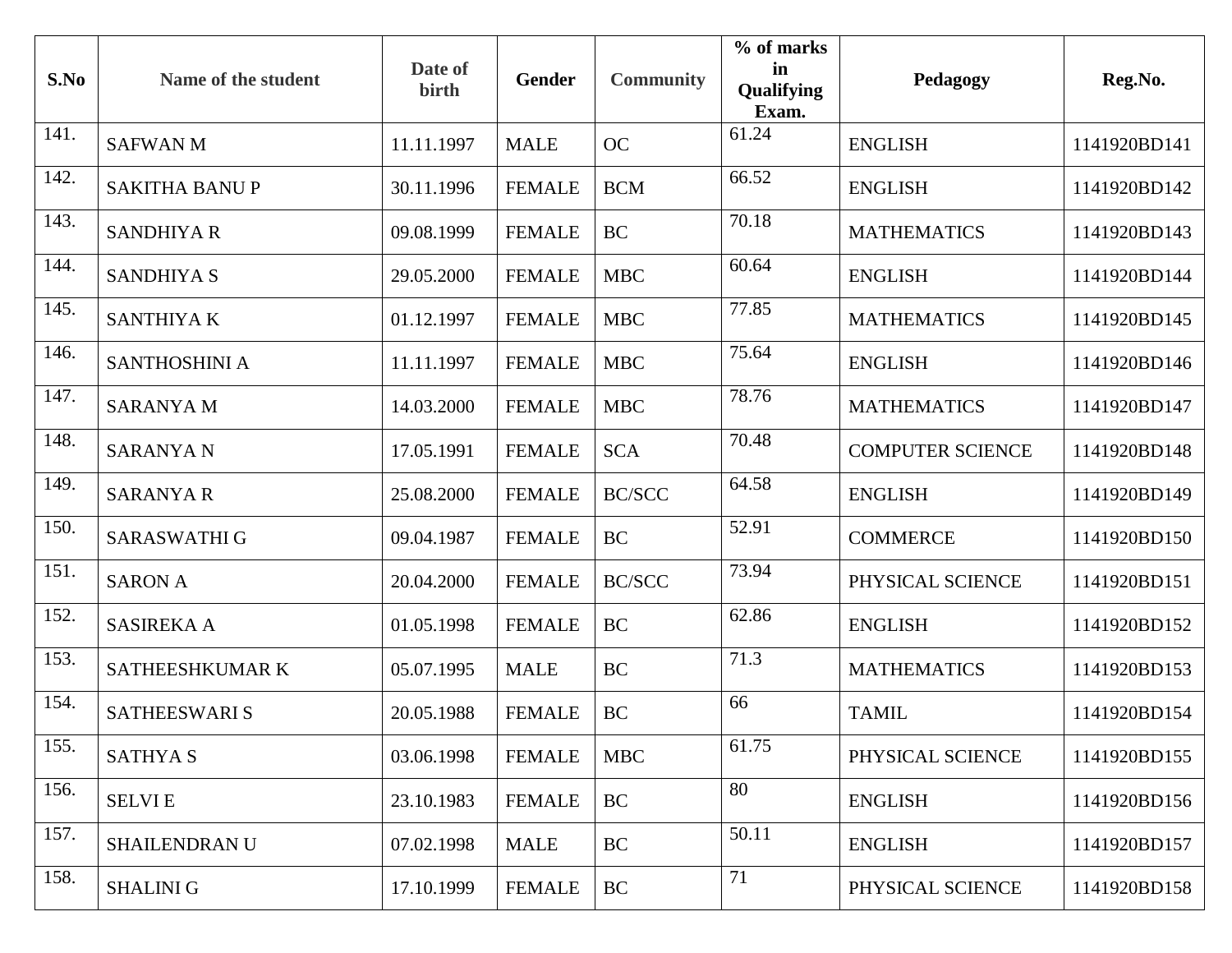| S.No | Name of the student      | Date of<br>birth | <b>Gender</b> | <b>Community</b> | % of marks<br>in<br>Qualifying<br>Exam. | Pedagogy                | Reg.No.      |
|------|--------------------------|------------------|---------------|------------------|-----------------------------------------|-------------------------|--------------|
| 159. | <b>SHAMA ANZUM N</b>     | 12.10.1990       | <b>FEMALE</b> | <b>BCM</b>       | 79.52                                   | <b>COMPUTER SCIENCE</b> | 1141920BD159 |
| 160. | SHANMUGAPRIYA A          | 17.06.1996       | <b>FEMALE</b> | <b>BC</b>        | 67.07                                   | <b>ENGLISH</b>          | 1141920BD160 |
| 161. | <b>SHARMILA R</b>        | 02.05.2000       | <b>FEMALE</b> | <b>BC</b>        | 60.25                                   | <b>ENGLISH</b>          | 1141920BD161 |
| 162. | <b>SHINY DEVAPRIYA P</b> | 27.07.1996       | <b>FEMALE</b> | <b>BC/SCC</b>    | 63.11                                   | PHYSICAL SCIENCE        | 1141920BD162 |
| 163. | <b>SHOBANA S</b>         | 27.05.1992       | <b>FEMALE</b> | <b>BC</b>        | 81.58                                   | PHYSICAL SCIENCE        | 1141920BD163 |
| 164. | <b>SHRIDHARK</b>         | 02.05.2000       | <b>MALE</b>   | <b>SCA</b>       | 58.16                                   | <b>COMPUTER SCIENCE</b> | 1141920BD164 |
| 165. | <b>SHRIE THILAGA</b>     | 15.07.1987       | <b>FEMALE</b> | <b>MBC</b>       | 73.69                                   | <b>COMMERCE</b>         | 1141920BD165 |
| 166. | <b>SINDHUJA S</b>        | 09.07.2000       | <b>FEMALE</b> | <b>BC</b>        | 79.85                                   | <b>MATHEMATICS</b>      | 1141920BD166 |
| 167. | SIVARANJANI K            | 06.10.1994       | <b>FEMALE</b> | <b>BC</b>        | 61.47                                   | <b>ENGLISH</b>          | 1141920BD167 |
| 168. | <b>SOUMYAKP</b>          | 02.12.1994       | <b>FEMALE</b> | <b>OC</b>        | 85.29                                   | PHYSICAL SCIENCE        | 1141920BD168 |
| 169. | SOWMYA K                 | 06.04.2000       | <b>FEMALE</b> | <b>BC</b>        | 60.21                                   | <b>ENGLISH</b>          | 1141920BD169 |
| 170. | <b>SRIGUHAN M V D</b>    | 05.11.1999       | <b>FEMALE</b> | <b>MBC</b>       | 82.84                                   | <b>MATHEMATICS</b>      | 1141920BD170 |
| 171. | <b>SRINIVASAN S</b>      | 21.07.1990       | <b>MALE</b>   | <b>BC</b>        | 59.82                                   | <b>TAMIL</b>            | 1141920BD171 |
| 172. | <b>SUDHAD</b>            | 11.05.1991       | <b>FEMALE</b> | <b>BC</b>        | 69.15                                   | <b>COMPUTER SCIENCE</b> | 1141920BD172 |
| 173. | <b>SUDHARSHINI S</b>     | 05.11.1983       | <b>FEMALE</b> | <b>BC</b>        | 70.74                                   | <b>COMPUTER SCIENCE</b> | 1141920BD173 |
| 174. | <b>SUGANYAP</b>          | 15.11.1992       | <b>FEMALE</b> | <b>BC</b>        | 76.17                                   | <b>MATHEMATICS</b>      | 1141920BD174 |
| 175. | <b>SUGASHINI M</b>       | 25.05.1989       | <b>FEMALE</b> | <b>BC</b>        | 53.88                                   | <b>COMMERCE</b>         | 1141920BD175 |
| 176. | <b>SUREKA S</b>          | 22.08.1997       | <b>FEMALE</b> | <b>BC</b>        | 78.47                                   | PHYSICAL SCIENCE        | 1141920BD176 |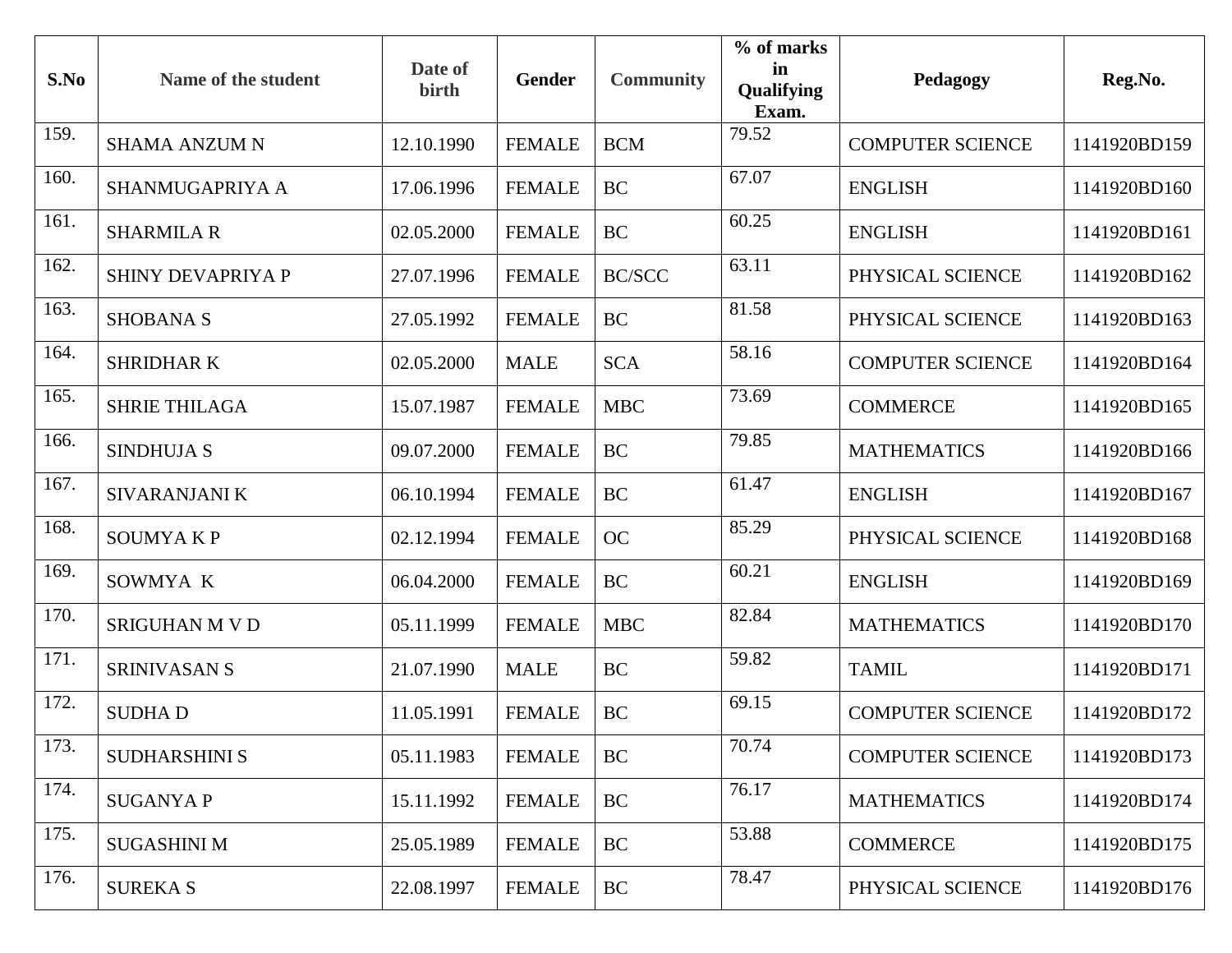| S.No | Name of the student    | Date of<br>birth | <b>Gender</b> | <b>Community</b> | % of marks<br>in<br>Qualifying<br>Exam. | Pedagogy                  | Reg.No.      |
|------|------------------------|------------------|---------------|------------------|-----------------------------------------|---------------------------|--------------|
| 177. | <b>SURENDAR R</b>      | 20.08.2000       | <b>FEMALE</b> | <b>BC</b>        | 61.96                                   | <b>ENGLISH</b>            | 1141920BD177 |
| 178. | <b>SURYAKUMAR N</b>    | 25.06.1997       | <b>MALE</b>   | <b>SCA</b>       | 57.67                                   | <b>MATHEMATICS</b>        | 1141920BD178 |
| 179. | <b>SUSHEELAK</b>       | 25.05.1992       | <b>FEMALE</b> | <b>BC</b>        | 84.96                                   | <b>MATHEMATICS</b>        | 1141920BD179 |
| 180. | <b>TAMILARASU D</b>    | 14.07.1997       | <b>FEMALE</b> | <b>BC</b>        | 61.02                                   | <b>ENGLISH</b>            | 1141920BD180 |
| 181. | TAMILSELVAN M          | 06.06.1998       | <b>FEMALE</b> | <b>SC</b>        | 68.61                                   | <b>BIOLOGICAL SCIENCE</b> | 1141920BD181 |
| 182. | <b>THARSHINI S</b>     | 19.05.1989       | <b>FEMALE</b> | <b>SC</b>        | 68.21                                   | PHYSICAL SCIENCE          | 1141920BD182 |
| 183. | THASNI MOLE SHERIF     | 01.10.1996       | <b>FEMALE</b> | <b>OC</b>        | 81.89                                   | <b>COMMERCE</b>           | 1141920BD183 |
| 184. | <b>THENMOZHI S</b>     | 25.04.1990       | <b>FEMALE</b> | <b>MBC</b>       | 53                                      | <b>TAMIL</b>              | 1141920BD184 |
| 185. | THULASIDHAARANI J      | 01.05.1994       | <b>FEMALE</b> | <b>BC</b>        | 53                                      | <b>BIOLOGICAL SCIENCE</b> | 1141920BD185 |
| 186. | <b>USHAM</b>           | 17.10.1989       | <b>FEMALE</b> | <b>SC</b>        | 47.45                                   | <b>ENGLISH</b>            | 1141920BD186 |
| 187. | <b>UVAIS Y P</b>       | 01.10.1995       | <b>MALE</b>   | <b>OC</b>        | 70.97                                   | <b>ENGLISH</b>            | 1141920BD187 |
| 188. | VASUKI BAI J           | 28.10.1999       | <b>FEMALE</b> | <b>BC</b>        | 55.03                                   | <b>ENGLISH</b>            | 1141920BD188 |
| 189. | <b>VELLIYANGIRI D</b>  | 23.10.1986       | <b>MALE</b>   | <b>BC</b>        | 74.76                                   | <b>MATHEMATICS</b>        | 1141920BD189 |
| 190. | VETRI EZHIL BHARATHI I | 08.04.1999       | <b>MALE</b>   | <b>MBC</b>       | 58.37                                   | <b>ENGLISH</b>            | 1141920BD190 |
| 191. | <b>VIDHIYANANTHI A</b> | 12.03.2000       | <b>FEMALE</b> | <b>SCA</b>       | 69.16                                   | PHYSICAL SCIENCE          | 1141920BD191 |
| 192. | VIDHYAPRIYA M          | 02.05.1997       | <b>FEMALE</b> | <b>SCA</b>       | 59.57                                   | <b>MATHEMATICS</b>        | 1141920BD192 |
| 193. | <b>VIJAYAKUMARI S</b>  | 09.07.1991       | <b>FEMALE</b> | <b>BC</b>        | 66                                      | <b>COMPUTER SCIENCE</b>   | 1141920BD193 |